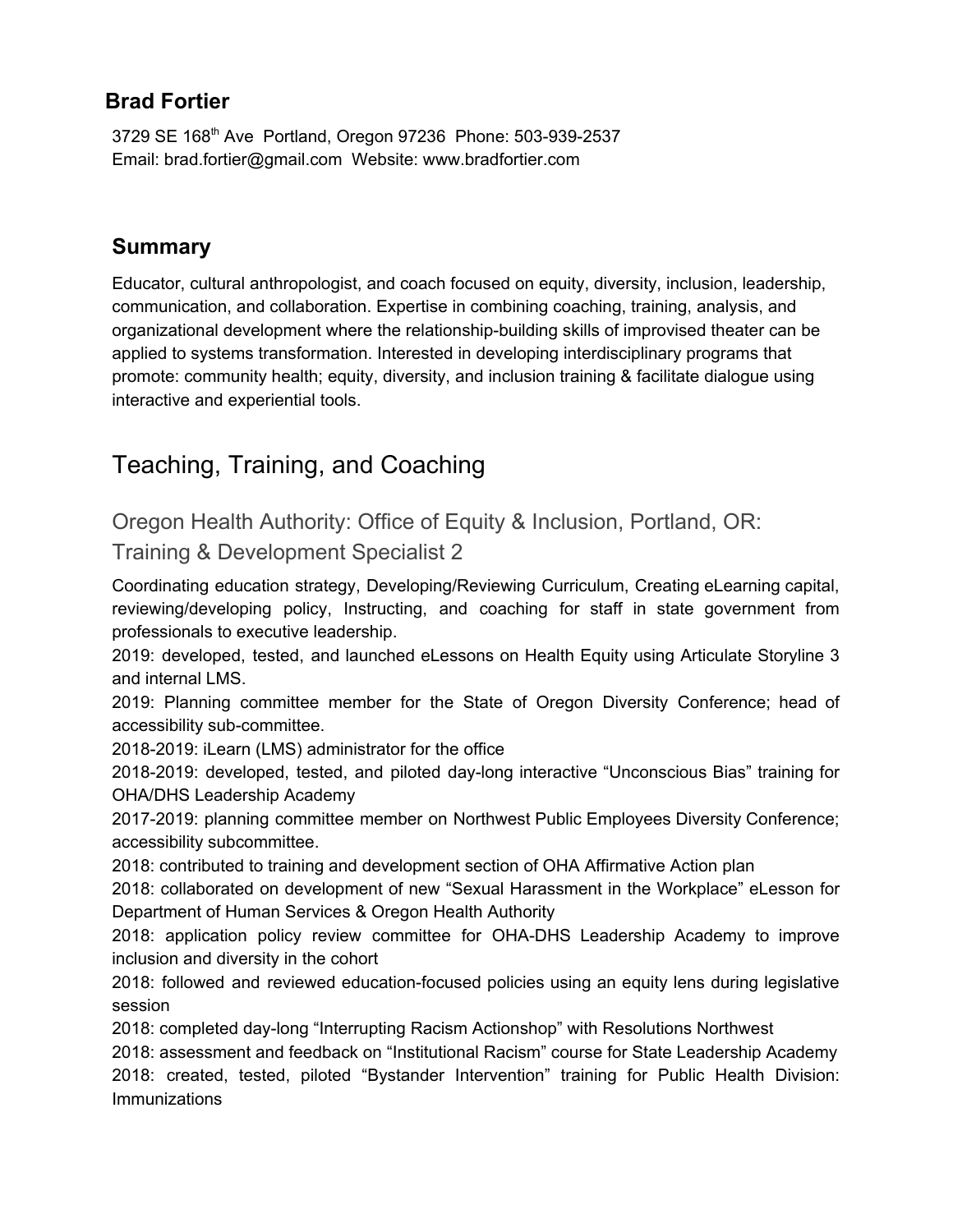2018: created, tested, piloted "Respectful & Inclusive Workplace" training based on EEOC best practices

2018: created, tested, piloted, and delivered interactive "Inclusive Leadership" training for OHA director and executive cabinet members

2017: collaborated on Language Access committee

2017: completed 28 PDU's through "Reframing Racism: Learning that leads to Action" with Center for Equity & Inclusion

2017: developed ppt and one-page handout to guide employees on when to apply ACA 1557

2017: collaborated on REAL+D communications and education strategy development for staff and public

2017: updated, modified, and beta-tested Safe Zone curriculum for LGBTQ inclusion in the workplace

Portland Community College, Portland, OR: Interim Illumination Project

## **Coordinator**

Managing staff, Coordinating events, and Instructing courses for a year-long student leadership program that uses interactive theater to teach about issues of social justice (racism, heterosexism, ableism, etc)

2016: Collaborated with Professional and Organizational Development Dept to create equity and inclusion trainings for faculty and staff utilizing both didactic and interactive modalities.

2016: Title IX certified

2015-2016: Member of PCC Sylvania Diversity Council; reviewed, drafted, and proposed policy concerning EDI for staff, students, and faculty

2015-2016: "Whiteness History Month" planning committee member

2014-2016: Curriculum development, class instruction for Illumination Project: Sociology of Systems of Oppression (SOC214A,B,C)

2014-2016: Manage 2 program assistants and a volunteer, as well as 20 student leaders

2014-2016: Maintain annual budget of \$145k; survey, assess, and report on efficacy of program to college

2014-2016: Event planning and execution

2014-2016: Collaborate with Multi-cultural, Queer Resource, Disability, and Women's Resource Centers on programming and student development

HIFT Consulting, Portland, OR (2009 – 2018): Co-owner/Trainer

Instruction, coaching, social media marketing, copywriting, curriculum development for arts-based training targeting adults and professionals; on-site and off-site workshops for groups from 10-200:

2016: *Innovative Health Care Leadership*: Care Oregon – Network Clinical Support Leadership 2015: *Applying Improv to Healthcare Innovation*: Care Oregon – Primary Care Innovation **Specialists**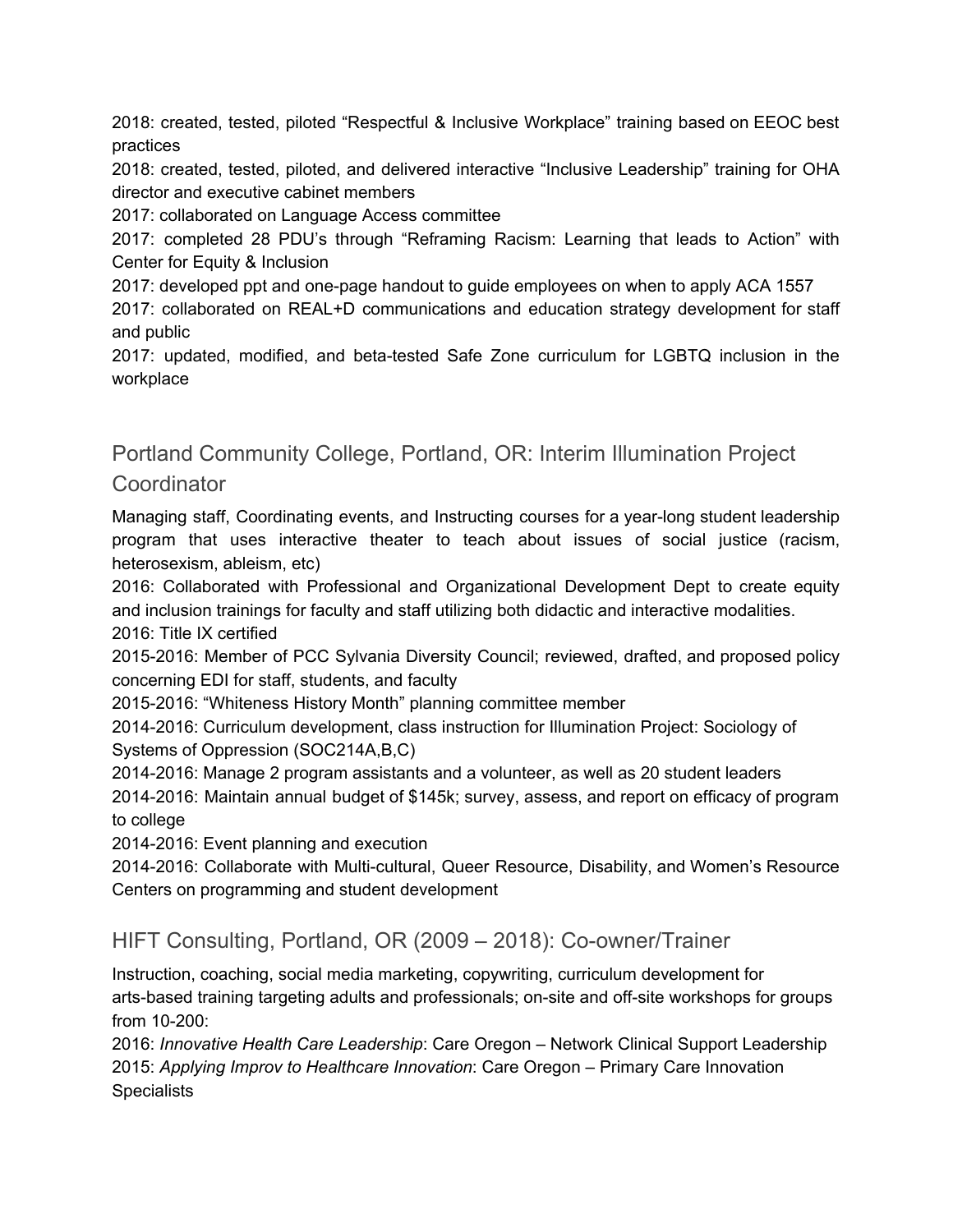2012–2014: *Improvisation for Life* – Oregon Humanities: Idea Lab

2013: *Applied Improvisation for Conflict Resolution*– University of Oregon; Beaverton Conflict Resource Center with Dr Barbara Tint

2013: *Theater for Conflict Resolution* – Portland State University; co-taught in Conflict Resolution Dept with Dr Barbara Tint

2012–2013: *Enhancing Leadership through Improvisation* – Nike Women's Leadership Forum 2009: *Ideation & Visioning Workshop* – Logitech

## Field Innovation Team, Heber, UT (NGO): Inventor "Spontaneous Village"

Designed & Piloted Improv-based Community Building program for refugees

2016: Collaborated with partners in Berlin Germany on one day intensive on methodology and approach for Syrian refugees

2015: Developed and implemented 16 hour staff training to improve sustainability of program in San Antonio, TX

2015: Collaborated with partners to develop Syrian refugee integration strategies for Lebanon (Lebanese Republic)

2014: Instructed, as well as trained volunteers and staff to implement program at shelter for Central American refugee children in San Antonio, TX

Portland Community College, Portland, OR: Adjunct Instructor & Faculty Advisor

Instruction & Advising college level improvised theater course

2014: Curriculum development, class instruction for beginning and advanced improvisation (TA 144 & 244).

2014: Advising improv student group PANTS (People Acting Not Too Seriously)

Happy Improv Fun Time, Portland, OR (2011-2017): Co-Owner/Instructor

Curriculum Development, Instruction, Enrollment for private adult improv theater classes

### NW Permanente, Portland, OR: Role-Play Specialist

Communications training, coaching, and conflict simulation for healthcare professionals 2016: *Communication Coaching for Primary Care* 2014: *Goals of Care: End of Life Planning* 2014: *Keeping Cool When Your Hot Button Gets Pressed* 2013: *Setting an Agenda & Building Rapport with New Patients*

### Reed College, Portland, OR (2013-2018): Improv Coach

Coach skills and techniques required to perform long-form improvisation for student improv club.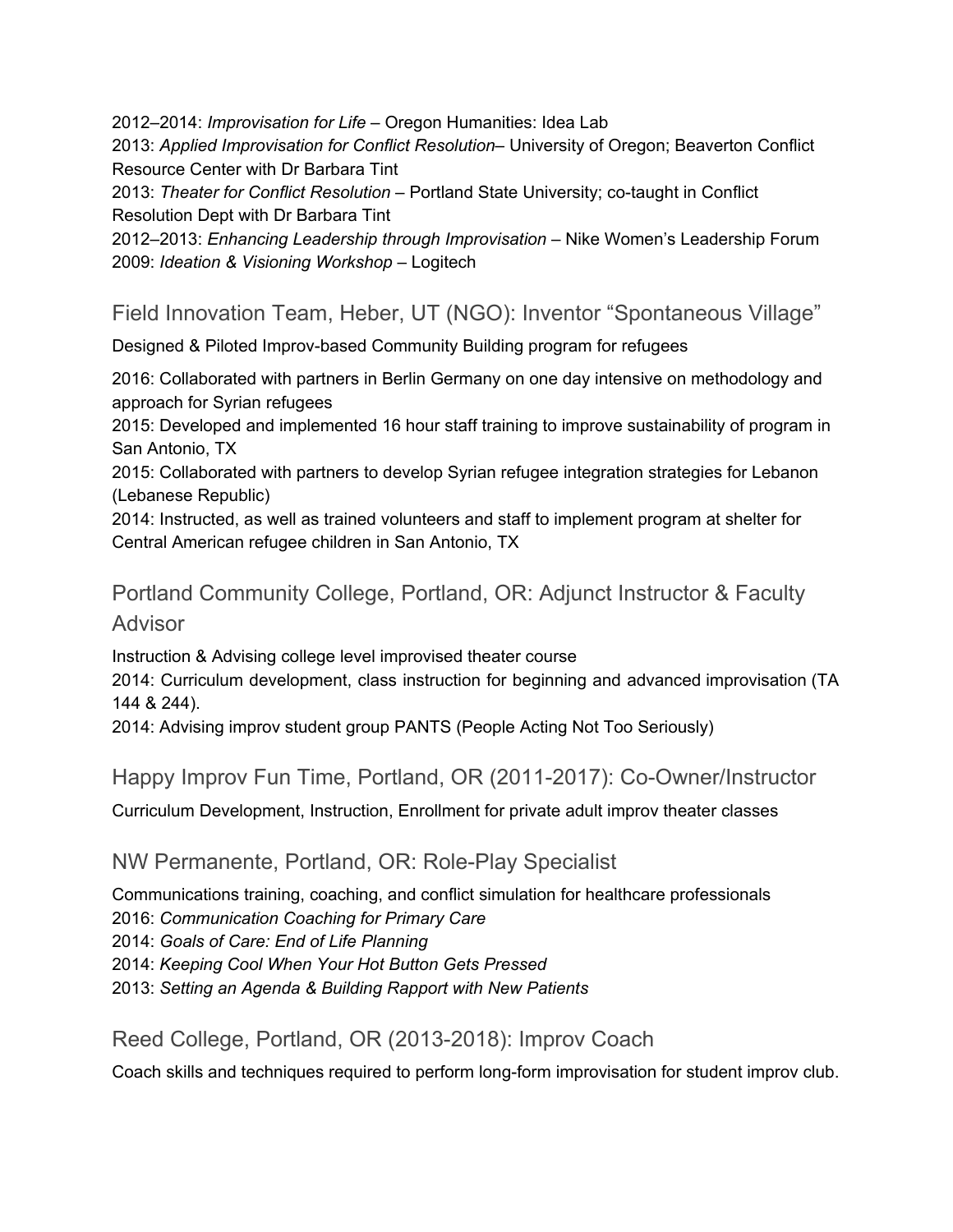International Improv Trainings (2007-2011): Guest Director/Instructor

2011: *Improving Performance through Ensemble Focus* – Stella Polaris Theater, Helsinki, Finland

2011: *Push the Focus: Sharpening Improvised Scene-Work* – Guest Director, Vienna International Improv Festival

2011: *Solid Foundations: Reconnecting with Basics* – Guest Director, Vienna International Improv Festival

2010: *Long Form Basics* – Instructor, Applied Improvisation Conference, Amsterdam NL 2007: *Where We Are: Mime in Improvisation* – Instructor, Amsterdam International Improv Festival

The Brody Theater, Portland, OR (1998-2012): Education Director

Program design, assessment, curriculum development, instruction for adults seeking private training, managing student volunteers.

2005-2011: *Performance Lab*

2003-2011: *Advanced Improv: Intro to Long Form*

2001-2011: *Intermediate Improvisation: Ensemble Work; Scene-Work Intensive* 1998-2011: *Fundamentals of Improv*

Sun Schools, Portland, OR (2008 & 2009): Theater Instructor

Curriculum development and instruction of after-school improv courses for middle school

Portland State University, Portland, OR (2001-2007): Assistant for Mentor Development and Training

Managing, training, coaching, curriculum development and program assessment for teaching assistant trainings focused on student-centered learning models.

2005-2007: Managed group of 10 college mentors annually

2005-2007: Developed and implemented breakout session assessment surveys

2003-2007: Participated in annual hiring panels

2004: Developed interactive interview process to assess collaboration and communication styles

2002-2007: Developed and delivered train the trainer courses for teaching assistants 2001-2007: Facilitated supplemental breakout sessions for themed general education courses.

# Communications and Marketing

Run Brain Run, Portland, OR (2009 – 2014) Event Coordinator/Game Director/Game Designer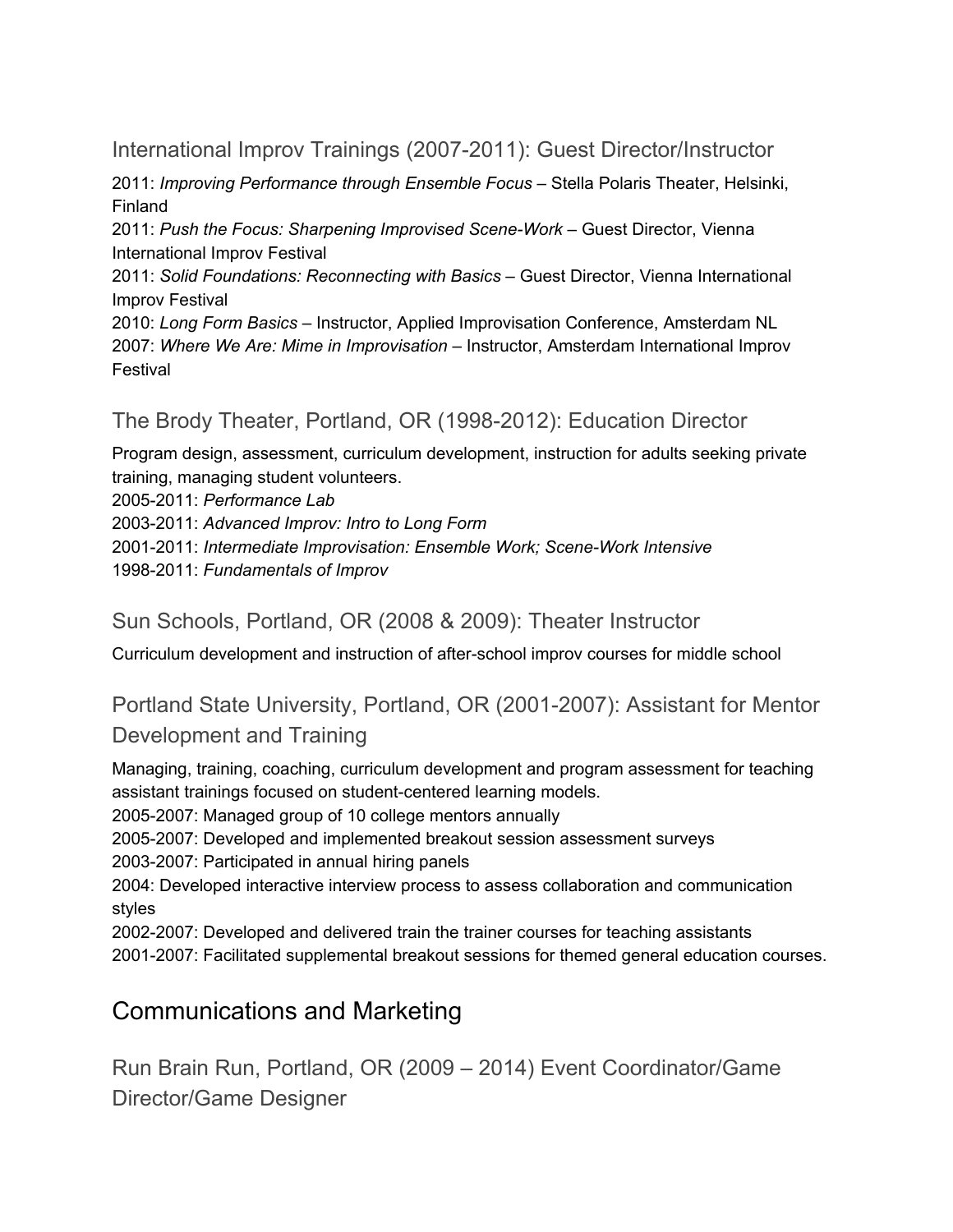Public speaking, event planning and production, game design, copywriting, plan, and produce for corporate events and hunt games (50-300 employee participants) for Portland clients (Nike, Intel, eBay, Price Waterhouse Cooper).

United Way of the Columbia-Willamette, Portland, OR (2011) Community Speaker

Visited funded programs, interviewed beneficiaries, transformed personal stories into motivational speeches for giving campaign, as well as edit copy for print campaigns. Trained staff on public speaking strategies and techniques using improv.

## Portland Walking Tours, Portland, OR (2008-2014) Event Ninja

Researched, wrote, and gave historic and food tours of Portland. Partnered with Travel Portland/Oregon on Public Relations work for visiting dignitaries and journalists. Updated facebook, twitter, and posted regularly to a blog for social-media based marketing plan. Attended conferences and conventions to

increase visibility and network for the business.

# Board Experience

# OHSU Family Medicine at Richmond, Portland, OR: Board Chair, Vice-Chair, patient member

Oregon Health Sciences University's Teaching Clinic is a nationally renowned innovative FQHC whose focus is developing best practices and unique approaches to patient-centered primary care through integration of physical and behavioral health services under one roof.

2017-Present: Collaborate with Executive Director on steering; develop, review, and hold votes on clinic policy; review and uphold agreement with HRSA; recruit and onboard new board members; convene and facilitate executive committee; participate in development of biannual strategy; encourage and support ongoing advocacy efforts; monthly board equity and inclusion education

2013-2017: Facilitate meetings, participate in Patient Advisory Council, collaborate with quality committee to improve patient care experience, and participate in finance committee to closely review clinic financials

2011-2013: Attend board meeting, vote on policy, review finances, attend board trainings through Northwest Primary Care Association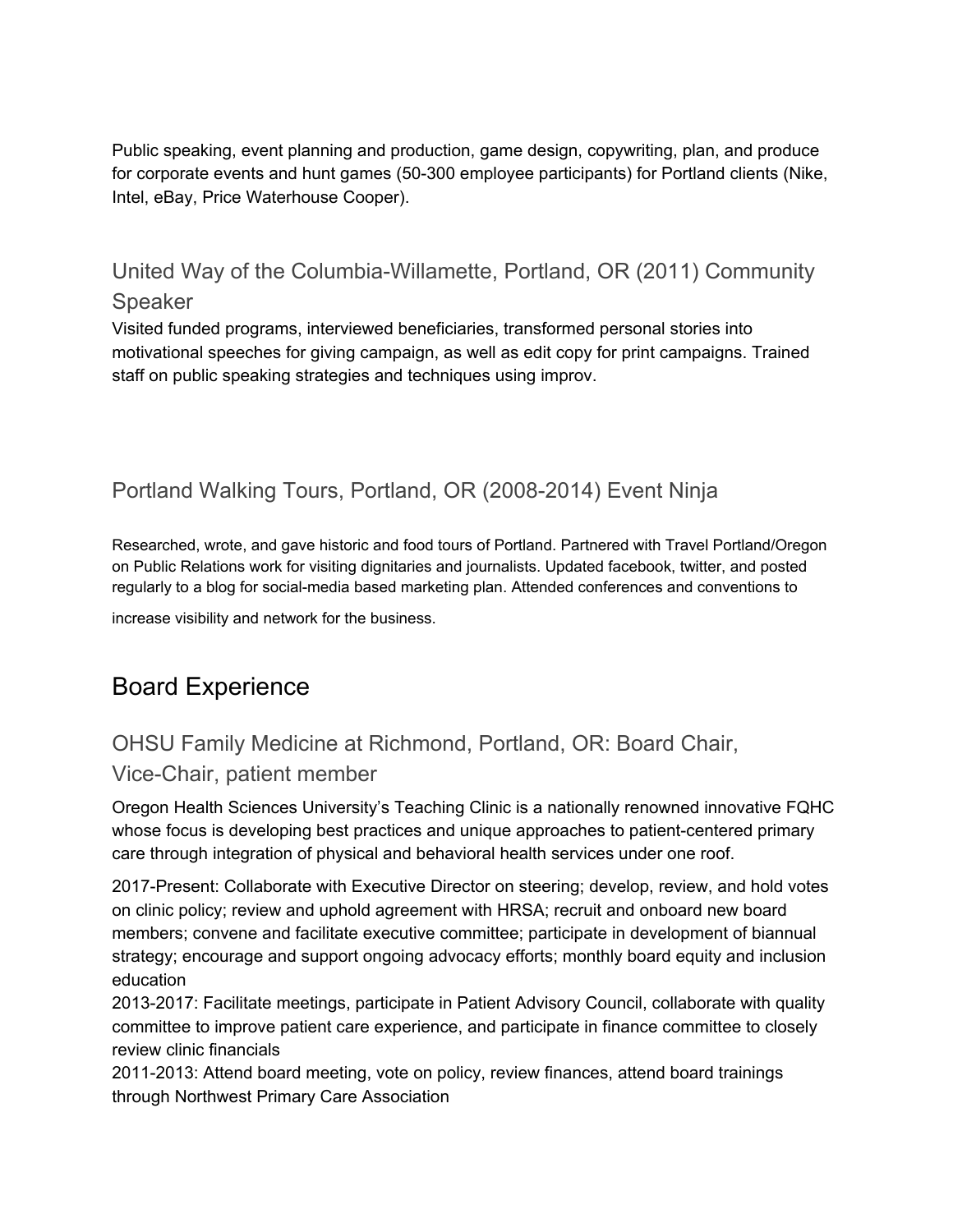# **Education**

*2008 Portland State University*

## M.A. Interdisciplinary Studies (Anthropology & Theater Arts)

Thesis: "Long Format Improvisational Theatre – Creating Spontaneous Communities Through Collaborative Comedic Performance"

#### *2005 Portland State University*

### B.S. Anthropology

Areas of Concentration: Archaeology & Socio-Cultural

# Presentations

## Association for Training & Development Conference 2018 – Portland, OR

### *Applying Improvisation – Playing to Learn*

This workshop led participants through the process of using interactive and experiential games, exercises, and tools for training. Drawn from improvised theater, this toolkit can be applied to training topics from leadership development to communication to equity and inclusion and more.

## Portland Community College *Whiteness History Month* 2016 – Portland, OR

#### *It's not my Fault: Lurching towards Courageous Imperfection*

An interactive workshop exploring the concept of 'white fragility' and how it impacts conversations about race. It was also focused on understanding how our feelings about the conversation help us identify where we are in an evolution towards improving our engagement to the conversation.

## Rotary Youth Leadership Academy 2015-2019 - Portland, OR

*Leading with 'Yes, And' & Status and Power: Understanding Presence in Leadership* Bouncing between talk, interactive exercises, facilitated dialogue, and roleplay, this dynamic presentation builds an understanding of our 'perceptions of' and 'relationships to' power; as well as the behavior that influences and impacts ourselves and those around us.

Portland Community College – Portland, OR